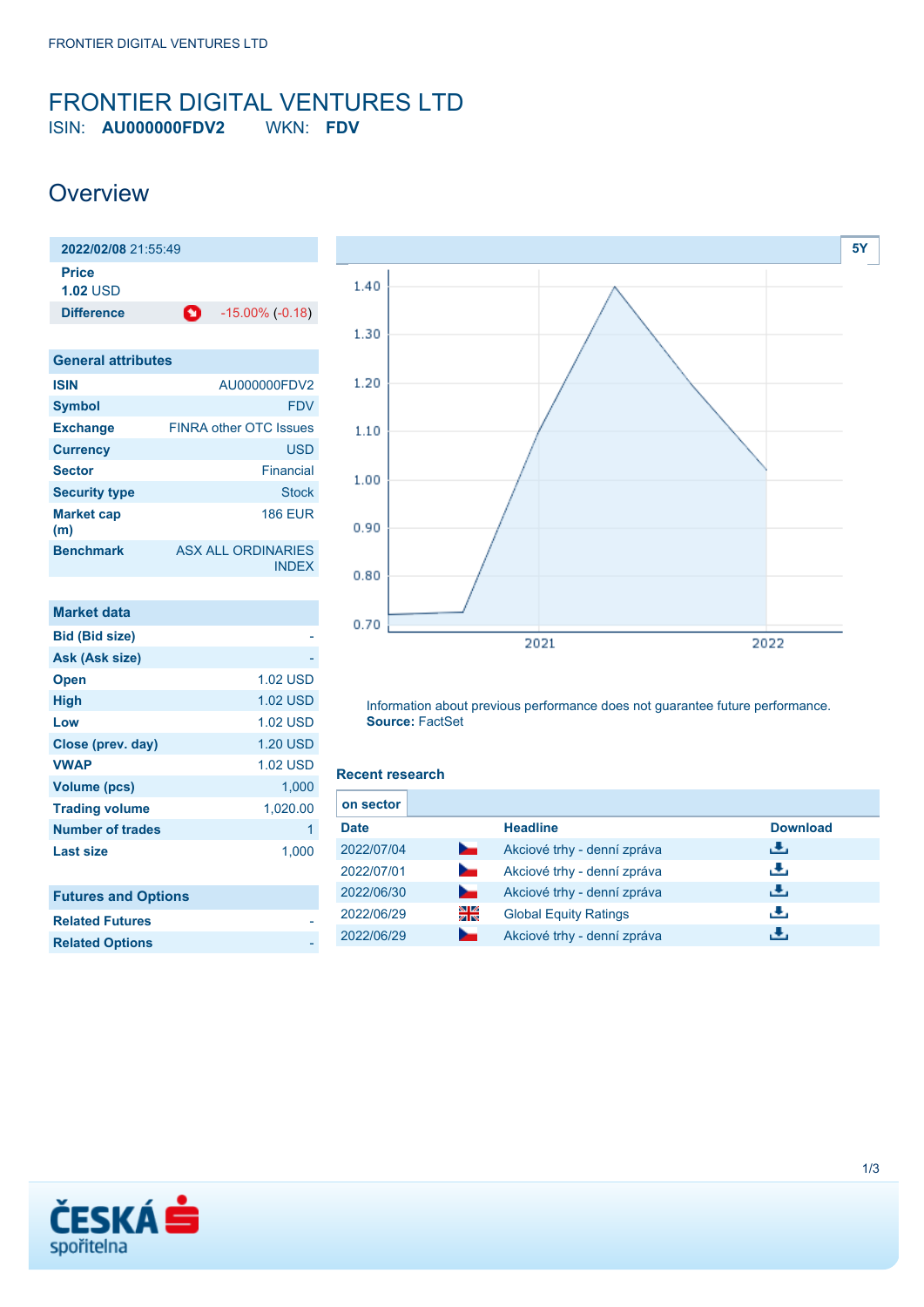## **Details**

**2022/02/08** 21:55:49

**Price**

**1.02** USD

**Difference 1** -15.00% (-0.18)

| <b>General attributes</b> |                                           |
|---------------------------|-------------------------------------------|
| <b>ISIN</b>               | AU000000FDV2                              |
| <b>Symbol</b>             | <b>FDV</b>                                |
| <b>Exchange</b>           | <b>FINRA other OTC Issues</b>             |
| <b>Currency</b>           | <b>USD</b>                                |
| <b>Sector</b>             | Financial                                 |
| <b>Security type</b>      | Stock                                     |
| <b>Market cap</b><br>(m)  | <b>186 EUR</b>                            |
| <b>Benchmark</b>          | <b>ASX ALL ORDINARIES</b><br><b>INDFX</b> |

| <b>Market data</b>      |                 |
|-------------------------|-----------------|
| <b>Bid (Bid size)</b>   |                 |
| Ask (Ask size)          |                 |
| <b>Open</b>             | <b>1.02 USD</b> |
| <b>High</b>             | <b>1.02 USD</b> |
| Low                     | <b>1.02 USD</b> |
| Close (prev. day)       | <b>1.20 USD</b> |
| <b>VWAP</b>             | <b>1.02 USD</b> |
| <b>Volume (pcs)</b>     | 1.000           |
| <b>Trading volume</b>   | 1,020.00        |
| <b>Number of trades</b> | 1               |
| Last size               | 1.000           |

| <b>Performance and Risk</b> |                |        |        |  |
|-----------------------------|----------------|--------|--------|--|
|                             | 6 <sub>m</sub> | 1Y     | 3Υ     |  |
| Perf $(\%)$                 |                |        |        |  |
| Perf (abs.)                 |                |        |        |  |
| <b>Beta</b>                 | 0.91           | 0.82   | 0.76   |  |
| <b>Volatility</b>           | 203.22         | 172.09 | 114.16 |  |



Information about previous performance does not guarantee future performance. **Source:** FactSet

| <b>Price data</b>                           |                       |
|---------------------------------------------|-----------------------|
| Ø price 5 days   Ø volume 5 days (pcs.)     | $0.44$ USD $(20,600)$ |
| Ø price 30 days   Ø volume 30 days (pcs.)   | $-$ USD (46,078)      |
| Ø price 100 days   Ø volume 100 days (pcs.) | $-$ USD (46,078)      |
| Ø price 250 days   Ø volume 250 days (pcs.) | $-$ USD (46,078)      |
| <b>YTD High   date</b>                      | 1.02 USD (2022/02/08) |
| <b>YTD Low   date</b>                       | 1.02 USD (2022/02/08) |
| 52 Weeks High   date                        | 1.40 USD (2021/11/05) |
| 52 Weeks Low   date                         | 1.02 USD (2022/02/08) |

| All listings for FRONTIER DIGITAL VENTURES LTD |             |                   |                               |                                 |                            |
|------------------------------------------------|-------------|-------------------|-------------------------------|---------------------------------|----------------------------|
| Exchange $\bigoplus$                           | <b>Date</b> | <b>Time Price</b> |                               | <b>Trading volume</b><br>(mio.) | <b>Number of</b><br>trades |
| FINRA other OTC<br><b>Issues</b>               | 08          |                   | 2022/02/ 21:55 1.02 USD       | 0.00                            |                            |
| <b>Australian Securities</b><br>Exchange       | 05          |                   | 2022/07/ 08:10 0.745 AUD 0.09 |                                 | 161                        |